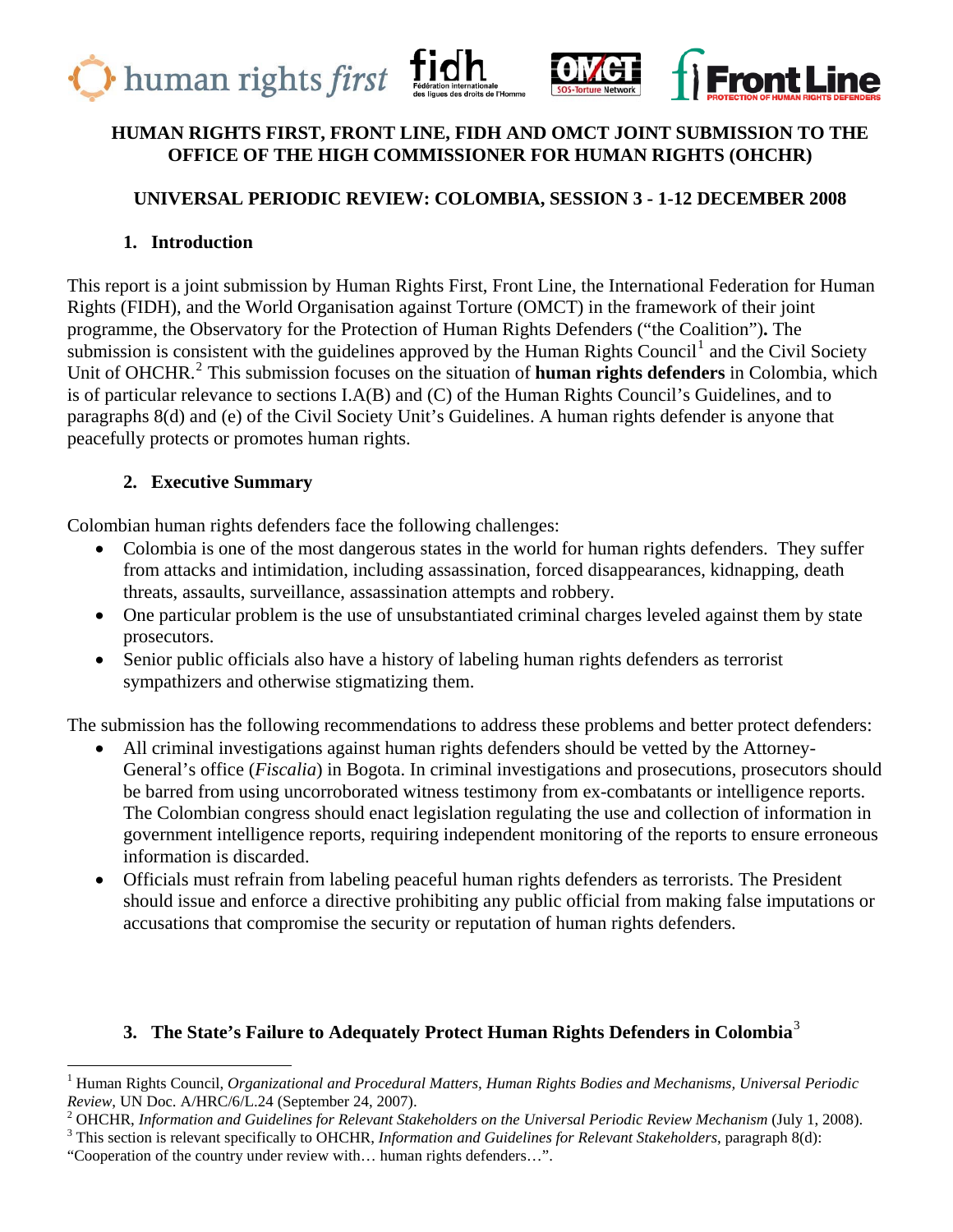### **A. Overview**

Colombia is one of the most dangerous states in the world for human rights defenders. The Colombian Commission of Jurists reports that from July 2002 – December 2007, 75 human rights defenders have been killed. They also face a range of other attacks and forms of intimidation, such as smear campaigns and breakins, threatening and omnipresent surveillance, death threats, physical assaults, kidnapping, and assassination attempts. The Coalition has documented two other particularly pernicious types of attacks against Colombian defenders, unfounded criminal prosecutions and stigmatization as terrorist sympathizers, discussed in sections B and C.

The Colombian state's responsibility for attacks against human rights defenders is direct where caused by the armed forces or encouraged by members of the government (see section C below). However, state responsibility for human rights violations also extends to actions of non-state actors, such as paramilitaries, where the state facilitates those actions or fails to exercise due diligence to prevent, punish, investigate, or redress the harm caused by them.<sup>[4](#page-1-0)</sup> The Human Rights Committee and Inter-American human rights system have consistently held that States Parties to the *International Covenant on Civil and Political Rights* and *Inter-American Convention on Human Rights*, such as Colombia, have a positive duty to investigate and prosecute especially when the right to life is breached and especially in relation to mass atrocities:<sup>[5](#page-1-1)</sup> "the State Party is under a duty to investigate thoroughly alleged violations of human rights… and to prosecute criminally, try and punish those held responsible for such violations"[6](#page-1-2) The UN Human Rights Defenders Declaration also affirms that a State should "conduct a prompt and impartial investigation… whenever there is reasonable grounds to believe that a violation of human rights ... has occurred."<sup>[7](#page-1-3)</sup> The Colombian state therefore bears responsibility for attacks against human rights defenders to the extent that it fails to investigate or punish those who commit such crimes. Moreover, intimidation of human rights defenders has worsened in large part due to the state's failure to prosecute those responsible.<sup>[8](#page-1-4)</sup>

#### **B. Use of Unfounded Criminal Charges**

#### **i. Nature of the Problem**

l

The work of human rights defenders in Colombia is often impeded by unsubstantiated criminal charges leveled against them by prosecutors. <sup>[9](#page-1-5)</sup> These criminal charges are typically based on false allegations by excombatants receiving economic benefits from the state or on intelligence reports that contain false information. Legal proceedings often entail prolonged arbitrary detention during open-ended criminal

<span id="page-1-4"></span><span id="page-1-3"></span><span id="page-1-2"></span>*Enterprises in Colombia***,** (February, 2008) [http://www.colectivodeabogados.org/IMG/pdf/0802\\_merc\\_wisc\\_eng-2.pdf](http://www.colectivodeabogados.org/IMG/pdf/0802_merc_wisc_eng-2.pdf)

<span id="page-1-1"></span><span id="page-1-0"></span><sup>4</sup> See, e.g., Human Rights Committee, *General Comment No. 31 on Article 2 of the Covenant: The Nature of the General Legal Obligation Imposed on States Parties to the Covenant*, 21 May 2004, CCPR/C/74/CRP.4/Rev.6, para. 8; Inter-American Commission on Human Rights, *Velásquez Rodríguez v Honduras,* Judgment of 29 July 1988, Series C No 4, para. 172; Inter-American Court on Human Rights, *Barrios Altos Case*, Judgment of November 30, 2001, Series C, No. 87 (2001). 5 See, e.g., Human Rights Committee, *Concluding Observations on Peru*, UN. Doc. A/51/40 Vol. I (1996) 48, paras. 347, 358; *Meneses Reyes et al v Chile*, Report No. 34/96, OEA/Ser.L/V/II.95 Doc.7 rev at 196 (1997) (October 15 1996) para 106; see also *Basic Principles and Guidelines on the Right to a Remedy and Reparation for Victims of Gross Violations of International Human Rights Law and Serious Violations of International Humanitarian Law*, G.A. Res. 60/147, UN Doc. A/Res/60/147 (Dec. 16 2005). 6 <sup>6</sup> Human Rights Committee, *Bautista de Arellana v. Colombia*, U.N. Doc. CCPR/C/55/D/563/1993 (Nov. 13, 1995), parra. 8.6.<br><sup>7</sup> U.N. Declaration on the Right and Responsibility of Individuals, Groups and Organs of Society *Universally Recognized Human Rights and Fundamental Freedoms*, UN. Doc. A/RES/53/144 (March 8, 1999) art. 9.5 8 <sup>8</sup> While the failure to prosecute members of the security forces and paramilitaries is especially relevant to the protection of human rights defenders, there is also a need to close gaps in law and practice concerning prosecution of private military security contractors, many of them foreign nationals. See Colectivo de Abogados José Alvear Restrepo, *Private Security Transnational* 

<span id="page-1-5"></span><sup>9</sup> *See* Human Rights First, *Colombia's Human Rights Defenders in Danger: Case Studies of Unfounded Criminal Investigations against Human Rights Defenders*, September 2007,<http://www.humanrightsfirst.info/pdf/07906-hrd-colombia-whiite-paper.pdf>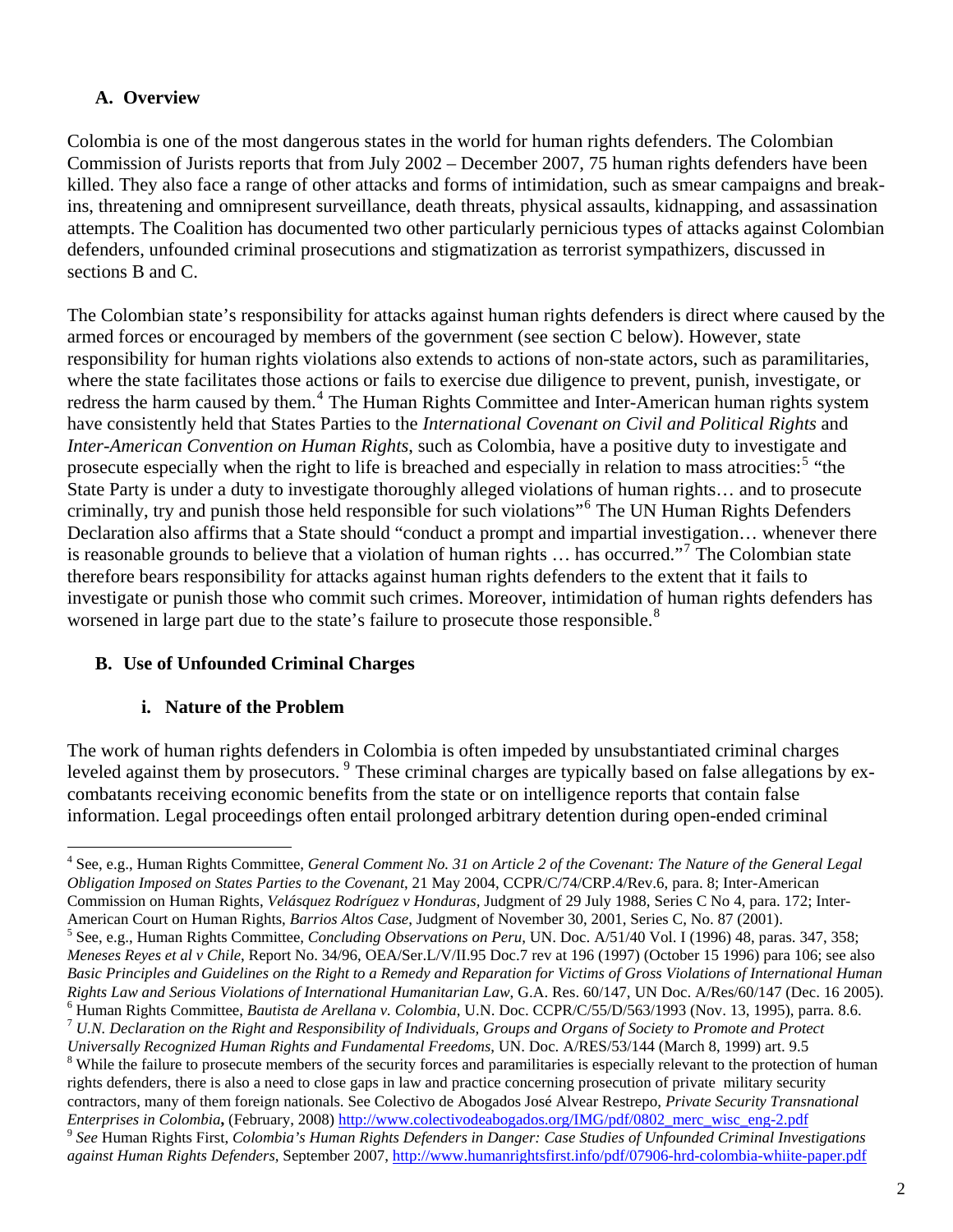investigations. Investigations are generally undertaken with respect to one or more of a standard set of offences that are particularly open to political misapplication: slander, defamation, rebellion, contempt of authority, attacks on public order, or the formation of a terrorist group.

Such criminal investigations are often carried out against defenders under the guise of combating terrorism and defending "democratic security." The practice of bringing unfounded criminal charges against human rights defenders is damaging for them in at least four ways. First, by stigmatizing them as criminals or as terrorist sympathizers, it places them at considerable risk of reprisal attack by armed groups, such as the paramilitaries that act covertly throughout Colombia, often in collaboration with the armed forces. Second, the proceedings force defenders to expend their limited time and resources defending themselves, diminishing the amount of productive human rights work they can perform. Third, the charges discredit them and tarnish their reputations as legitimate human rights activists, thereby reducing the effectiveness of their work. Last, the threat of political prosecution has a chilling effect, encouraging defenders to practice selfcensorship and limit their activities. As the Special Representative on Human Rights Defenders has stated, "[t]hese proceedings are part of a strategy to silence human rights defenders."<sup>[10](#page-2-0)</sup>

### **ii. Case Examples**

The case of Principe Gabriel Gonzalez is emblematic of this wider practice. Gonzalez was regional Coordinator of the Political Prisoners Solidarity Committee (FCSPP), and was imprisoned for over one year in 2006/7. He was charged with rebellion and leading an urban militia force. In dismissing the criminal charges against him a judge found that they were baseless and relied on witness evidence and government reports that lacked credibility.<sup>[11](#page-2-1)</sup> Both of the witnesses in the case were allegedly former guerilla members, yet one was unable to physically identify or even name Mr. Gonzalez and the other had admitted to providing statements under duress from authorities.

In December 2007 Hector Hugo Torres was detained by the Judicial and Investigative Police (SIJIN) in Bosa, Bogota, also accused of rebellion. Torres is President of the Human Rights and International Humanitarian Law Commission in Bajo Ariari. Two days after his detention, a judge ordered his immediate release. The judge found that Torres's defense and due process rights had been violated and that the prosecution had failed to observe basic rules of procedure. He stated, "the Prosecutor has used 'professional witnesses' ... to provide false evidence against innocent people..."<sup>[12](#page-2-2)</sup>

On September 29, 2007, several leaders of the *Asociación Campensina del Valle del Rio Cimitarra* (ACVC) including Oscar Duque, Mario Martinez, Evaristo Mena, and Andres Gil, were arrested, detained and charged with the crime of rebellion. On April 23, 2008, the criminal cases against Duque, Martinez, Ortega and Mena were closed, and the men were released. The resolution issued by the Prosecutor's Human Rights Unit in Medellin (Prosecutor 37) stated that the government witnesses were vague and lacked specificity and that the allegations of links between the ACVC and the FARC were unsubstantiated.

## **iii.** Recommendations<sup>[13](#page-2-3)</sup>

<span id="page-2-0"></span><sup>&</sup>lt;sup>10</sup> Hina Jilani, *Report of the Special Representative of the Secretary-General on human rights defenders (Commission on Human* Rights, 58th session) UN Doc: E/CN.4/2002/106/Add.2. 24 April 2002. pp 24-25.

<span id="page-2-2"></span><span id="page-2-1"></span><sup>&</sup>lt;sup>11</sup> Judge Jose Pabon Ordóñez, *Decision of First Instance*,  $8<sup>th</sup>$  Criminal Circuit Bucaramanga, No. 2006-0179, March 30, 2007.<br><sup>12</sup> Judgment of Second Municipal Criminal Court of Villavicencio, December 27, 2008.<br><sup>1</sup>

<span id="page-2-3"></span><sup>8(</sup>f): "Key national priorities as identified by NGOs, initiatives and commitments that the State concerned should undertake."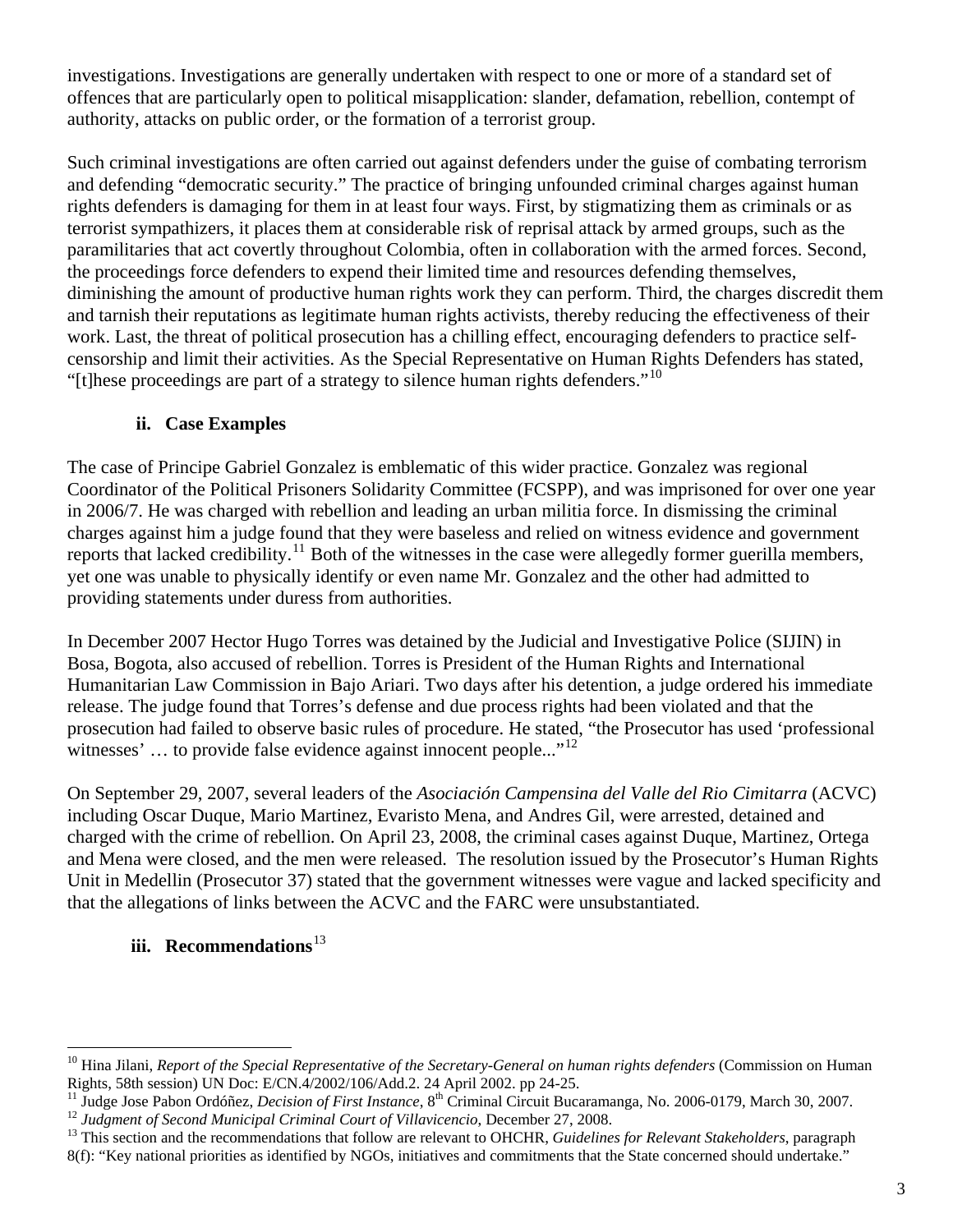In close consultation with Colombian human rights organizations, the Coalition makes the following recommendations, which the Colombian state should implement in order to address the problem of unfounded criminal charges:

- 1. All criminal investigations against human rights defenders should be vetted by the Attorney-General's office (*Fiscalia*) in Bogota for compliance with due process standards. All those cases found to be specious should be closed immediately.
- 2. The Attorney-General (*Fiscal-General*) should issue a resolution or directive addressed to all judicial and prosecutorial institutions reemphasizing the Colombian and international law standards for impartial investigations. The resolution should also instruct prosecutors that the Attorney-General will not tolerate the initiation of specious criminal investigations against human rights defenders. It should also instruct Prosecutors to reject uncorroborated testimony by ex-combatants who are receiving reintegration benefits.
- 3. The Colombian government should enact legislation regulating the collection and use of information in government intelligence reports.<sup>[14](#page-3-0)</sup> The Inspector-General (*Procurador General*) should be mandated to review intelligence reports to exclude from those reports all unfounded information that incriminates or is prejudicial to human rights defenders.<sup>[15](#page-3-1)</sup>

## **C. Political Environment that Delegitimizes and Threatens Human Rights Defenders**

# **i. Nature of Problem and Examples**

Colombian human rights defenders have told us that their greatest need is for a political environment that is supportive of their work. Unfortunately the environment in which they operate is far from this ideal. Public officials have a history of labeling human rights defenders as terrorist sympathizers and otherwise stigmatizing them. Equating human rights defenders with terrorists delegitimizes their essential work and makes the dangerous suggestion that acts of violence against them enjoy the acquiescence of the government.

Two examples from early 2008 demonstrate this problem. Many Colombian NGOs, led by defenders such as Ivan Cepeda, organized a peaceful rally on March 6 against paramilitary violence. After the rally, trade unionists and other human rights defenders reportedly associated with the demonstration were killed, subject to physical attacks and harassment. Moreover, a large number of human rights organizations received email death threats purportedly coming from the Black Eagles paramilitary group. The emails accused the human rights defenders of being guerrillas, referred explicitly to the March 6 demonstrations, and stated that they would be killed promptly.

This string of threats and attacks, which were repeated in June 2008, calls directly into question the effectiveness of the paramilitary demobilization process. The Organization of American States has reported that 22 armed groups linked to the paramilitaries remain active around the country and has expressed doubts about the effectiveness of demobilization and disarmament.

The threats and attacks came shortly after a series of public accusations made by Presidential advisor, José Obdulio Gaviria, against the organizers of the March 6 protest. In February, Mr. Gaviria publicly suggested that the march's organizers, including Iván Cepeda, were affiliated with the guerrillas of the Revolutionary Armed Forces of Colombia (FARC). In March he continued to suggest that Mr. Cepeda was essentially a member of the FARC, which was particularly irresponsible coming after the wave of attacks. As the Inter-

<span id="page-3-0"></span><sup>&</sup>lt;sup>14</sup> See Human Rights First, *Letter to Colombian Congress re Intelligence Bill*, June 10 2008, available at http://www.humanrightsfirst.info/pdf/080612-HRD-colombia-sen-intel.pdf<br><sup>15</sup> See also, Office of the United Nations High Commissioner for Human Rights in Colombia, *Annual Report 2005*, p. 32.

<span id="page-3-1"></span>